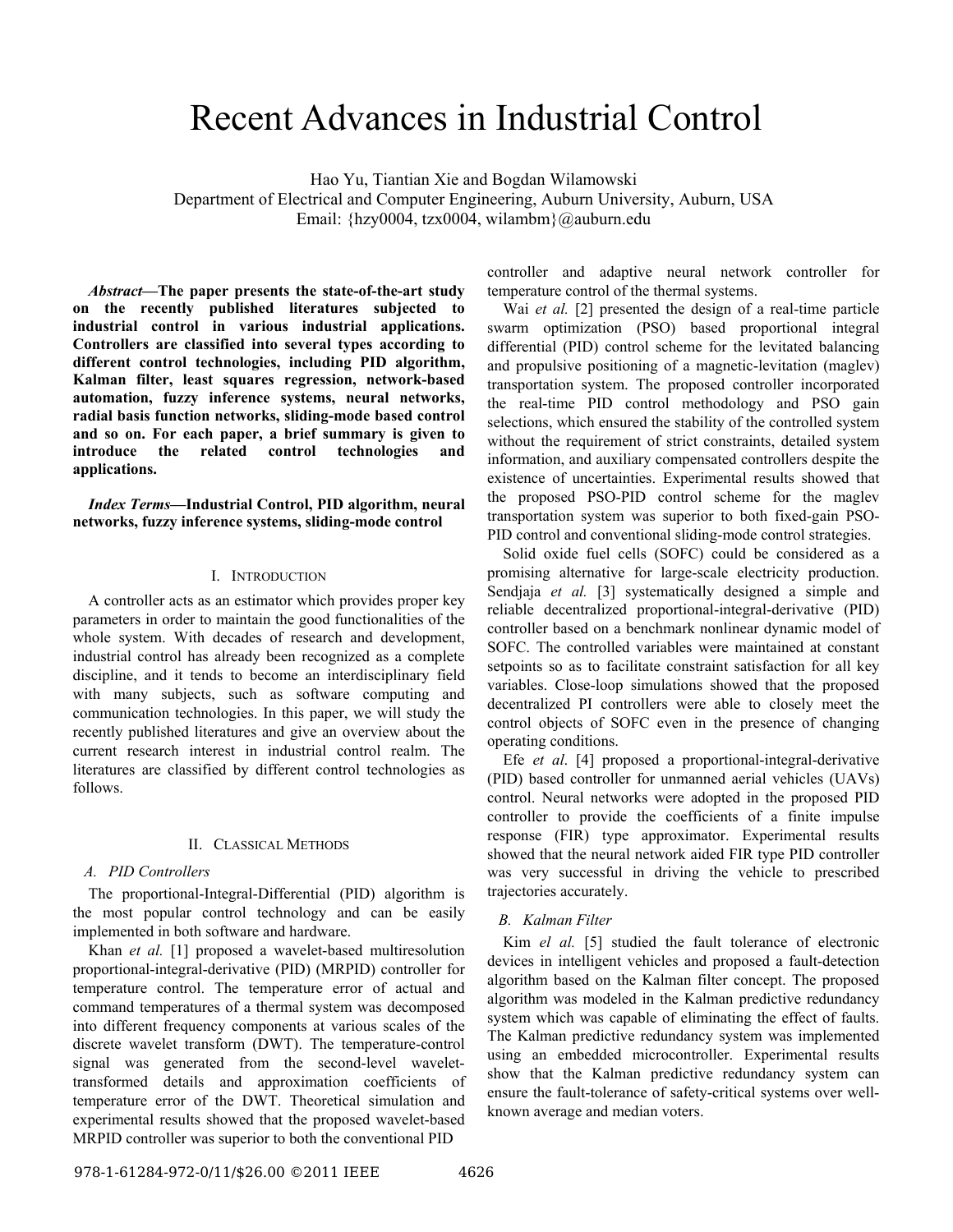Jana [6] proposed a nonlinear feedback linearizing control (FLC) strategy within the differential geometric framework for temperature control of a refinery debutanizer column. In the proposed controller, the extended Kalman filter (EKF) and short-cut model-based open-loop estimator (SMBOLE) had been developed using an ideal binary distillation model to device the hybrid FLC-EKF and FLC-SMBOLE control systems, respectively. Experimental results demonstrated that the proposed FLC controllers performed better than the traditional PID control scheme despite the significant process/model mismatch.

## *C. Least Squares Regression*

Wang *et al.* [7] introduced a novel soft sensor technology based on partial least squares (PLS) regression with online prediction ability and enhanced dynamics in data process. The modeling is mainly concerned on data preprocessing, multivariate-outlier detection, and variables selection. The proposed approach was applied to data from a refining process for quality prediction and evaluated by comparing with neural network (NN) based soft sensor. The experimental results show that the proposed PLS soft sensor got very similar precision with NN-based soft sensor, but the former one was more suitable for online deployment.

Zhang *et al.* [8] proposed a decentralized fault diagnosis approach of complex process based on multiblock kernel partial least squares (MBKPLS) used to monitor large-scale processes. The advantages of the proposed MBKPLS were demonstrated by comparing with other methods, such as partial least squares (PLS), kernel partial least squares (KPLS), and multiblock partial least squares (MBPLS). The proposed was applied to process monitoring of a continuous annealing process and the experimental results showed that the proposed decentralized monitoring scheme effectively captured the complex relations in the process and improved the diagnosis ability tremendously.

Zhou *et al.* [9] introduced a formal decision software tool based on a formal mathematical approach that selects dominant features using the singular value decomposition of real-time measurements from the sensors of an industrial cutting tool. The tool was used to extract the dominant features enabling tool wear prediction. Also the identified dominant features were used with the recursive least squares (RLS) algorithm to identify parameters in forecasting the time series of cutting tool wear. Experimental results on an industrial high-speed milling machine demonstrated the effectiveness in predicting the tool wear using only the dominant features.

### III. NETWORK BASED CONTROL

Networked control systems consist of different devices, such as sensors, actuators and controllers, which are connected under a shared communication medium.

Huang *et al.* [10] studied the network-induced delay in networked cascade control systems (NCCSs) with state feedback controllers. They proposed the sufficient conditions

for the asymptotically stability of the NCCSs with or without disturbances, and derived the state feedback stabilization control laws via Lyapunov stability theory and linear matrix inequality (LMI) approach. The proposed approaches were applied to simulate the main steam temperature in a power plant and their effectiveness was demonstrated.

Lai *et al.* [11] proposed a remote network control system (NCS) structure by implementing the adaptive Smith predictor using an online time-delay estimator. The key issue, timedelay in NCS, was estimated online by measuring he roundtrip time (RTT) between the application layers of the server and the client. The adaptive Smith predictor control scheme is developed based on the estimated time-delay. The proposed design was applied to an AC 400 W servo motor tested from a 15 km distance, and the experimental results shows the significantly improved stability and motion accuracy by using the proposed approach.

Cuenca *et al.* [12] introduced a methodology to design controllers which were capable of coping with different load conditions on an Ethernet network. Delay-dependent gain scheduling law was used to handle the time-varying delays between measurements and control induced by load conditions. An event-based control approach was applied to solve the synchronization problem, and the stability was proved in terms of probabilistic linear matrix inequalities. The proposed control scheme was validated by both simulations and experiments on an Ethernet test-bed.

Marti *et al.* [13] presented a novel approach to networked control systems (NCSs) analysis and design which provided increased control performance for a set of control loops that share a single controller area network (CAN). In each control loop, standard periodic messaging was guaranteed to ensure stability; then non-periodic additional messaging was added whenever bandwidth was available. The proposed approach was validated based on a proof-of-concept implementation, and experimental results showed that the proposed approach could be implemented in practice.

### IV. METHODS OF COMPUTATIONAL INTELLIGENCE

### *A. Fuzzy Controllers*

Li *et al.* [14] presented the dynamic fuzzy controller combined with two synergic PID controllers to simultaneously control both fluid- and radiation-based cooling mechanisms, in order to dissipate exhaust heat of onboard electronic components inside spacecraft to the outer space environment. By numerical evaluation, the proposed fuzzy coordination controller was demonstrated to have a better performance than single-input PID controllers in terms of its ability to leverage between two actuators in rejecting disturbances and preventing over-manipulations.

Suetake *et al.* [15] presented a compact embedded fuzzy system for three-phase induction-motor scalar speed control. The control strategy was to keep constant the voltagefrequency ratio of the induction-motor supply source. Using speed error and speed-error variation, the proposed fuzzy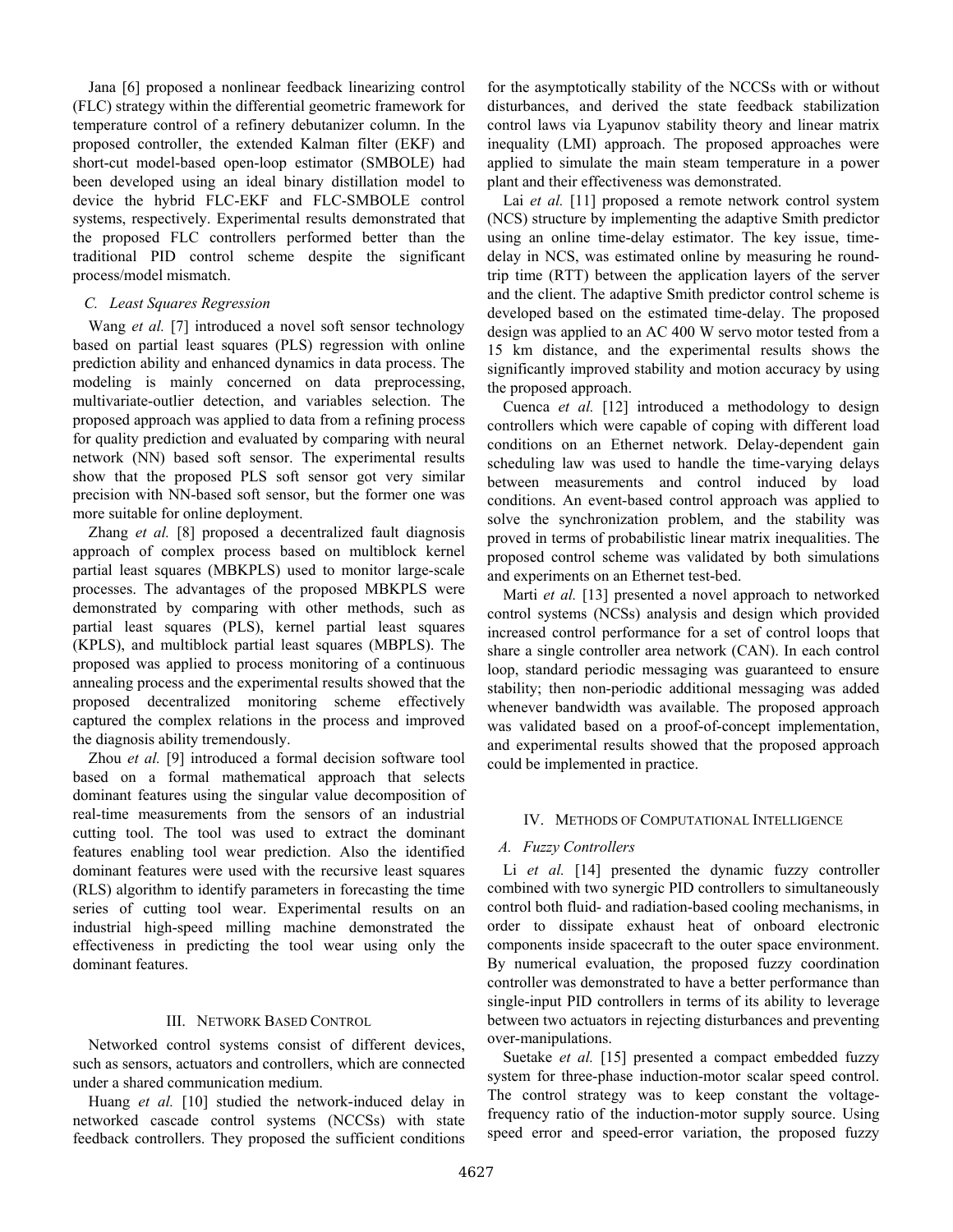controller changed both the fundamental voltage amplitude and frequency of a sinusoidal pulse-width-modulation (PWM) inverter. A comparative study was performed by implementing the proposed fuzzy controller, PID controller, and PI controller on digital signal processors.

Abiyev *et al.* [16] presented a type 2 Takagi-Sugeno-Kang fuzzy neural system with a parameter update rule derived based on fuzzy clustering and gradient learning algorithm. The performance of the proposed type 2 TSK system was evaluated and compared with other approaches based on sufficient literature study. The simulation results indicated the potentially good performance of the proposed structure for identification and control of dynamics plants.

Orlowska-Kowalska *et al.* [17] developed an adaptive speed controller based on a fuzzy neural network model. Connective weights of the hybrid neuro-fuzzy controller were tuned online according to the error between the estimated motor speed and the speed given by the reference model. The proposed controller was applied for speed estimation in a sensorless induction motor (IM) drive with elastic joint. Experimental results showed that, the proposed neuro-fuzzy controller performed smooth control, even without mechanical speed sensor in the two-mass induction motor drive.

## *B. Neural Networks based Control*

By analyzing the architectures of traditional fuzzy inference systems, neuro-fuzzy systems, and neural networks, Xie *et al.* [18] interpreted the architecture of fuzzy inference systems by specially structured neural networks: (1) fuzzy membership function was decomposed as the sum of two neural activation functions; (2) fuzzy rules was transformed as an area selection by neurons; (3) defuzzification process was replaced by linear output neurons with weighted inputs. The equivalence of fuzzy inference systems and the specially designed neural networks was demonstrated by a case study.

Monmasson *et al.* [19] presented a survey on field programmable gate arrays (FPGAs) in industrial control applications. As a case study, an Extended Kalman filter based controller was designed and implemented in Xilinx FPGA in order to control a sensorless motor. A dedicated design methodology was discussed. Also, another two case studies of neural network control systems were designed and implemented in FPGA for induction motor control and electronics nose for pattern recognition, respectively. Feedforward backpropagation networks were applied for network construction and trained online.

Orlowska-Kowalska *et al.* [20] presented a practical realization of a neural network (NN)-based estimator of the load machine speed for a drive system with elastic coupling. The multilayer perceptron (MLP) networks were implemented in the FPGA placed inside the NI CompactRIO controller. Levenberg Marquardt algorithm [21] was applied for neural network training. The neural estimators were tested both offline (based on the measured testing dataset) and online (in the closed-loop control structure). Those estimators were also tested for changeable inertia moment of the load machine of the drive system with elastic joint. Experimental results

showed that the proposed MLP network based estimators performed a high-quality state variable estimation of the twomass drive system.

The recently developed neuron-by-neuron (NBN) algorithm [22-23] makes it possible to design more powerful network architectures with improved performance for control surface approximation [24]. Cotton *et al.* [25] implanted arbitrarily connected neural (ACN) networks in microcontrollers used for nonlinear compensation in dynamic system design. The ACN networks were trained by NBN algorithm. Malinowski *et al.* [26] presents a comparison study between neural networks and fuzzy inference systems from the points of computation complexity and quality of performance. Powerful fully connected cascade neural (FCC) networks designed by NBN algorithm were implemented in a microprocessor and applied to solve the two-dimension forward kinematics problem.

# *C. Radial Basis Function Networks*

Yu *et al.* [27] present a survey study on radial basis function (RBF) networks, including network construction and training algorithms. In this literature, neural networks and fuzzy inference systems were compared with RBF networks from the points of design and functionality. Experimental results showed that RBF networks were more proper for dynamic system design because of the simple design process, strong tolerance to input noise, and good generalization ability.

Lin *et al.* [28] proposed a hybrid self-organizing fuzzy and radial basis function neural network controller (HSFRBNC). The parameter selection problem in a traditional selforganizing fuzzy controller (SOFC) was solved by incorporating radial basis function neural networks. The proposed HSFRBNC was applied in manipulating an active suspension system, and the simulation results showed that the proposed controller performed better than the SOFC in improving the service life of the suspension system and the ride comfort of a car.

Cai *et al.* [29] presented a fuzzy radial basis function network (FRBFN) longitudinal controller for intelligent cruise control of semiautonomous vehicles. The proposed FRBFN controller inherited the advantages of fuzzy logic, such as easy design, and radial basis function networks, such as accurate approximation. The proposed control algorithm was tested by a small-scaled vehicle with computer and sensors onboard. The experimental results showed that the proposed controller was able to perform a smoother control process than traditional PID controller.

Tsai *et al.* [30] introduced an adaptive controller using radial-basis-function neural networks (RBFNNs). The proposed control system was decomposed into two subsystems, yaw motion and mobile inverted pendulum, controlled by two separated RBFNN controllers which achieved self-balancing and yaw control, respectively. The proposed control algorithm was implemented in a twowheeled self-balancing scooter. Experimental results showed that the proposed controller was useful and effective in providing appropriate control action to steer the vehicle at slow speeds.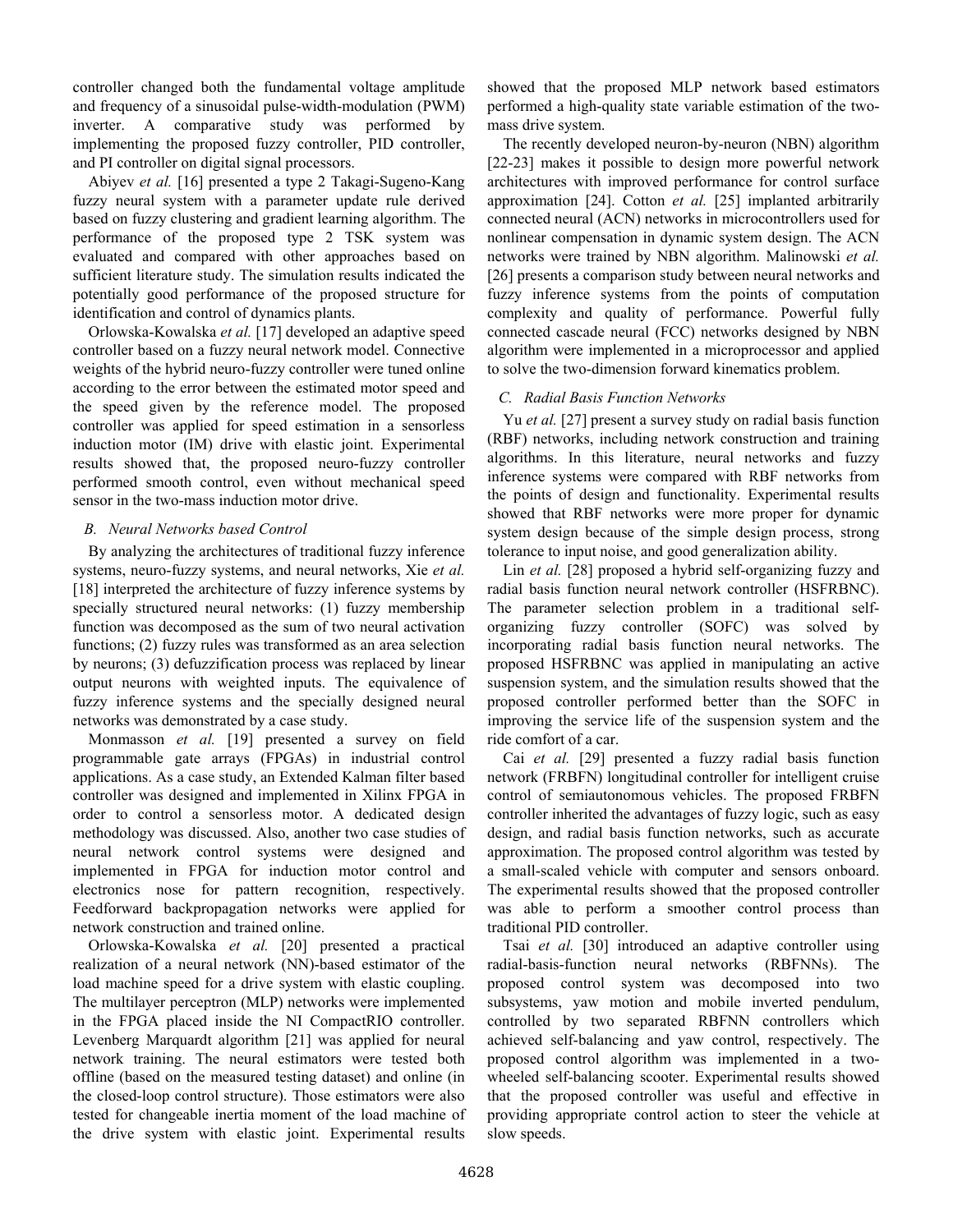## *D. Genetic Algorithm*

Lo *et al.* [31] proposed a hybrid technique based on fuzzy logic and genetic algorithm for automatically detecting failures in aircraft. The fault detection system was constructed by the proposed fuzzy-genetic algorithm for monitoring aircraft behaviors. Fuzzy-based classifier was employed to estimate the time of occurrence and types of actuator failure; while genetic algorithm provided an efficient and effective way to generate optimal fuzzy rules. The proposed fault detection system was validated by different actuator failures of the nonlinear F-16 aircraft model.

#### V. SLIDING-MODE CONTROL

Sliding-mode control (SMC) has been studied extensively for over 50 years and widely used in practical applications due to its simplicity and robustness against parameter variations and disturbances. In [32], Yu and Kaynak provided the stateof-the- art of recent developments in SMC system with software computing, examining key technical research issues, and future perspectives.

Mehta *et al.* [33] presented a method for a frequencyshaped sliding mode control using output feedback. A compensator was designed in the sliding surface to attenuate the certain component of the sliding mode dynamics. The output of the controller was measured at a faster rate than the control input used to estimate the states of the system. The proposed output feedback frequency-shaped sliding mode controller was tested in the vibration suppression of intelligence structure, and the experimental results demonstrated the efficacy of the method.

Zhang *et al.* [34] designed a second-order sliding mode controller based on the integrated dynamic congestion control strategy and a leader-follower control scheme. The analyzed control laws were continuous without the chattering effect and more acceptable in applications. The proposed controller was applied to control DiffServ Network, and its performance was verified by the simulation results.

Defoort *et al.* [35] developed a controller based on thirdorder sliding-mode control with which a desired angular motor position was accurately tracked. The measurement or the estimation of the motor speed and acceleration were considered as feedback in the proposed control scheme. By introducing a robust second-order sliding-mode observer, tachometers and accelerometers were removed in the control system so as to reduce the cost and energy consumption. Experimental results validated the advantages of the proposed controller.

Rao *et al.* [36] proposed an observer-based solution to control the speed of induction motors without speed and flux sensors. Two observers were designed with inputs that enforced first- and second-order sliding models, respectively, in order to provide motor speed, flux, and rotor resistance estimation simultaneously. Experimental results demonstrated that only current and input voltage measurements were

required for accurate speed and flux estimation even in the presence of unknown parameters.

Considering the geometric-stabilization mechanisms due to a bicycle trial, Defoort *et al.* [37] presented a dynamic model of an autonomous bicycle. First, a posture controller was designed by combining second-order sliding-mode control and disturbance observer. Then, an innovative tracking controller was designed based on the posture controller and the dynamicinversion framework. Simulation and experimental results verified the performances of the proposed strategies for the stabilization and tracking problems.

Ghanes *et al.* [38] designed a sensorless output feedback controller in order to drive the induction motor (IM) without the use of flux and speed sensors. First, a novel sliding-mode observer was synthesized to estimate the speed, flux, and load torque. Then, a current-based field-oriented sliding-mode control scheme was developed to steer the estimated speed and flux magnitude to the desired references. The stability analysis of the proposed control system was derived based on Lyapunov theory. Two experimental results for a 1.5 kW IM validated the performances of the proposed controller.

Silva *et al.* [39] proposed the static-output-feedback (SOF) and compensator-based sliding-mode controllers for plants with matched and mismatched uncertainties. The control law consisted of both linear and nonlinear components: the linear component was synthesized numerically using linear matrix inequalities (LMIs) through a polytopic formulation; the nonlinear component took into count matched uncertainties or nonlinearities. Experimental results demonstrated the efficacy of the proposed controllers.

Liang *et al.* [40] proposed a control scheme by combining the Takagi-Sugeno (T-S) fuzzy system modeling method and the sliding-mode control (SMC) technique. Inheriting the merits of both approaches, the proposed controller not only alleviated the online computational burden, but also preserved the advantages of the SMC schemes, such as rapid response and robustness. Both the active and the passive reliable designs were presented and applied to the attitude control of a spacescraft. The experimental results showed the promised benefits of the proposed controller.

Wang *et al.* [41] proposed a neural-network-based terminal sliding-mode control (SMC) scheme for robotic manipulators including actuator dynamics. The proposed terminal SMC (TSMC) alleviated some main drawbacks in the linear SMC while maintaining its robustness to the uncertainties. A radial basis function neural network with a robust error estimator was adopted to approximate the nonlinear dynamics of the robotic manipulator. Experimental results demonstrated the validity of the proposed control scheme by comparing it with other control strategies.

Beltran *et al.* [42] proposed a high-order sliding-mode control strategy to ensure stability in both two operation regions and to impose the ideal feedback control solution in spite of model uncertainties. The proposed sliding-mode control approach was validated on a 1.5-MW three-blade wind turbine using the National Renewable Energy Laboratory wind turbine simulator FAST (Fatigue, Aerodynamics, Structures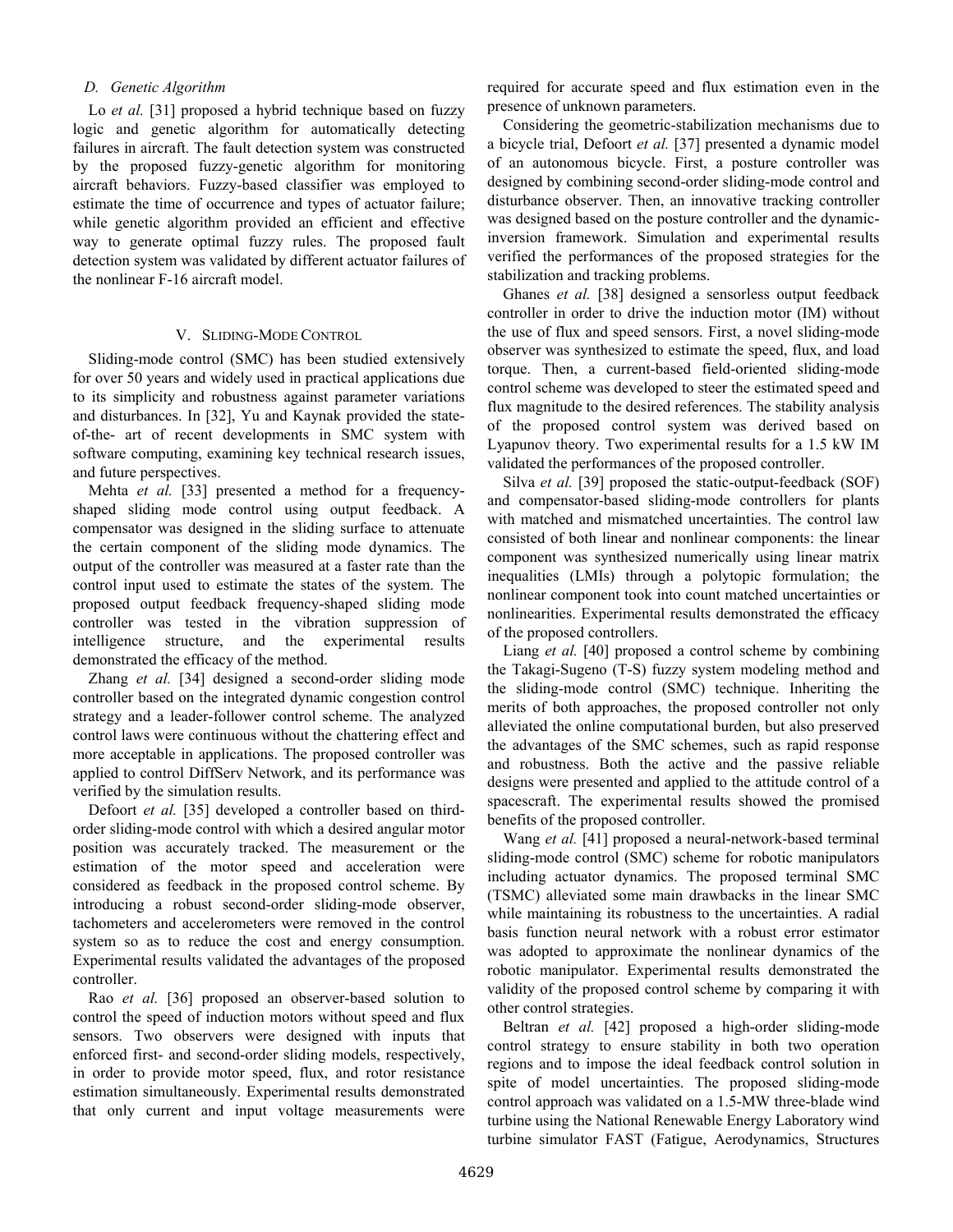and Turbulence) code. Experimental results showed that the proposed control strategy was effective in terms of power regulation and produced no chattering in the generated torque.

Feng *et al.* [43] proposed a hybrid terminal sliding-mode observer based on the nonsingular terminal sliding-mode (NTSM) and the high-order sliding-mode (HOSM) for the rotor position and speed estimation in the permanent-magnet synchronous motor control system. The NTSM manifold was utilized to realize both fast convergence and better tracking precision; the HOSM control law was designed to guarantee the stability of the observer and eliminated the chattering. Simulation and experimental results verified the proposed method.

#### VI. OTHER METHODS

Ebiere *et al.* [44] proposed a novel monitoring technique using the canonical variate analysis (CAV) with the upper control limits (UCLs) which was derived from the estimated probability density function through kernel density estimations (KDEs). Several approaches were applied to monitor the simulated nonlinear Tennessee Eastman Process Plant. Comparing with traditional CAV approaches, the proposed CAV with KDE approach significantly improved the monitoring performance: higher reliability and earlier fault detection.

Zheng *et al.* [45] studied the performance, stability conditions, and the large deviation issue of the exponential weighted moving average (EWMA) run-to-run control, based on which a cycled resetting (CR) algorithm for discount factor was proposed in order to reduce the large deviations, as well as to achieve the minimum asymptotic variance control. Simulation study was provided to verify the effectiveness of the proposed approach.

Hur et al. [46] proposed a novel model-based crossdirectional (CD) controller to control a plastic file manufacturing web process. The proposed controller had similar structure with internal model control (IMC) but with an additional observer. The gain of the observer was selected to minimize process and model mismatch by solving a multiobjective optimization problem through a genetic algorithm. Simulation results showed that the proposed controller was superior over two existing CD controllers.

Ling *et al.* [47] derived a formula to calculate the integralsquare-error (ISE) performance of a multiplexed model predictive control (MMPC) controlled system. With a given plant and disturbance models, the ISE formula allowed one to investigate how the ISE changed with control design parameters. Suitable sampling interval for the MMPC design could be selected to achieve the desired ISE performance. The proposed ISE formula was validated on a multizone semiconductor manufacturing thermal process.

Based on the study of the kinetic and dynamic behaviors of haptic communication system for cardiac surgery, Sakaino *et al.* [48] proposed a novel hybrid controller for the decoupling of the responses and analyzed its performance, stability and robustness. Simulations and experimental results showed that

the proposed method could perform effective control toward cardiac surgery.

Wang *et al.* [49] presented a two-layer coordinated CPU utilization architecture with theoretically guaranteed control accuracy and system stability. The primary control loop used frequency scaling to locally control the CPU utilization of each processor; the secondary control loop adopted rate adaption to control the utilizations of all the processors at the cluster level on a finer timescale. The experimental results showed that the proposed controller achieved higher accuracy and less power consumption than a state-of-the-art utilization control algorithm. Also, the feasibility of utilization control was significantly improved using the proposed control solution.

#### VII. CONCLUDING REMARKS

The paper introduced the recent research work of industrial control in various industrial applications. As an interdiscipline connected to computer and communication realms, industrial control is embracing cutting-edge informatics technology. More and more novel applications are opened up, and they significantly impact the continuous development of industrial control technologies.

#### **REFERENCES**

- [1] M. A. S. K. Khan and M. A. Rahman, "Implementation of a waveletbased MRPID controller for benchmark thermal system," *IEEE Trans. on Industrial Electronics*, vol. 57, no. 12, pp. 4160-4169, Dec. 2010.
- [2] R. J. Wai, J. D. Lee and K. L. Chuang, "Real-time PID control strategy for Maglev transportation system via particle swarm optimization," *IEEE Trans. on Industrial Electronics*, vol. 58, no. 2, pp. 629-646, Feb. 2011.
- [3] A. Y. Sendjaja and V. Kariwala, "Decentralized Control of Solid Oxide Fuel Cells," *IEEE Trans. on Industrial Informatics,* vol. 7, no. 2, pp. 163-170, May 2011.
- [4] M. O. Efe, "Neural Network Assisted Computationally Simple PI<sup> $\lambda$ </sup>D<sup>"</sup> Control of a Quadrotor UAV," *IEEE Trans. on Industrial Informatics,* vol. 7, no. 2, pp. 354-361 , May 2011.
- [5] M. H. Kim, S. Lee and K. C. Lee, "Kalman Predictive Redundancy System for Fault Tolerance of Safety-Critical Systems," *IEEE Trans. on Industrial Informatics*, vol. 6, no. 1, pp. 46-53, Feb. 2010.
- [6] A. K. Jana, "A Hybrid FLC-EKF Scheme for Temperature Control of a Refinery Debutanizer Column," *IEEE Trans. on Industrial Informatics,* vol. 6, no. 1, pp. 25-35, Feb. 2010.
- [7] D. Wang, J. Liu and R. Srinivasan, "Data-Driven Soft Sensor Approach for Quality Prediction in a Refining Process," *IEEE Trans. on Industrial Informatics*, vol. 6, no. 1, pp. 11-17, Feb. 2010.
- [8] Y. W. Zhang, H. zhou, S. J. Qin and T. Y. Chai, "Decentralized Fault Diagnosis of Large-Scale Processes Using Multiblock Kernel Partial Least Squares," *IEEE Trans. on Industrial Informatics*, vol. 6, no. 1, pp. 3-10, Feb. 2010.
- [9] J. H. Zhou, C. K. Pang, F. L. Lewis and Z. W. Zhong, "Intelligent Diagnosis and Prognosis of Tool Wear Using Dominant Feature Identification," *IEEE Trans. on Industrial Informatics*, vol. 5, no. 4, pp. 454-464, Nov. 2009.
- [10] C. Z. Huang, Y. Bai and X. J. Liu, "H-Infinity State Feedback Control for a Class of Networked Cascade Control Systems With Uncertain Delay," *IEEE Trans. on Industrial Informatics*, vol. 6, no. 1, pp. 62-72, Feb. 2010.
- [11] C. L. Lai and P. L. Hsu, "Design the Remote Control System With the Time-Delay Estimator and the Adaptive Smith Predictor," IEEE Trans. on Industrial Informatics, vol. 6, no. 1, pp.73-80, Feb. 2010.